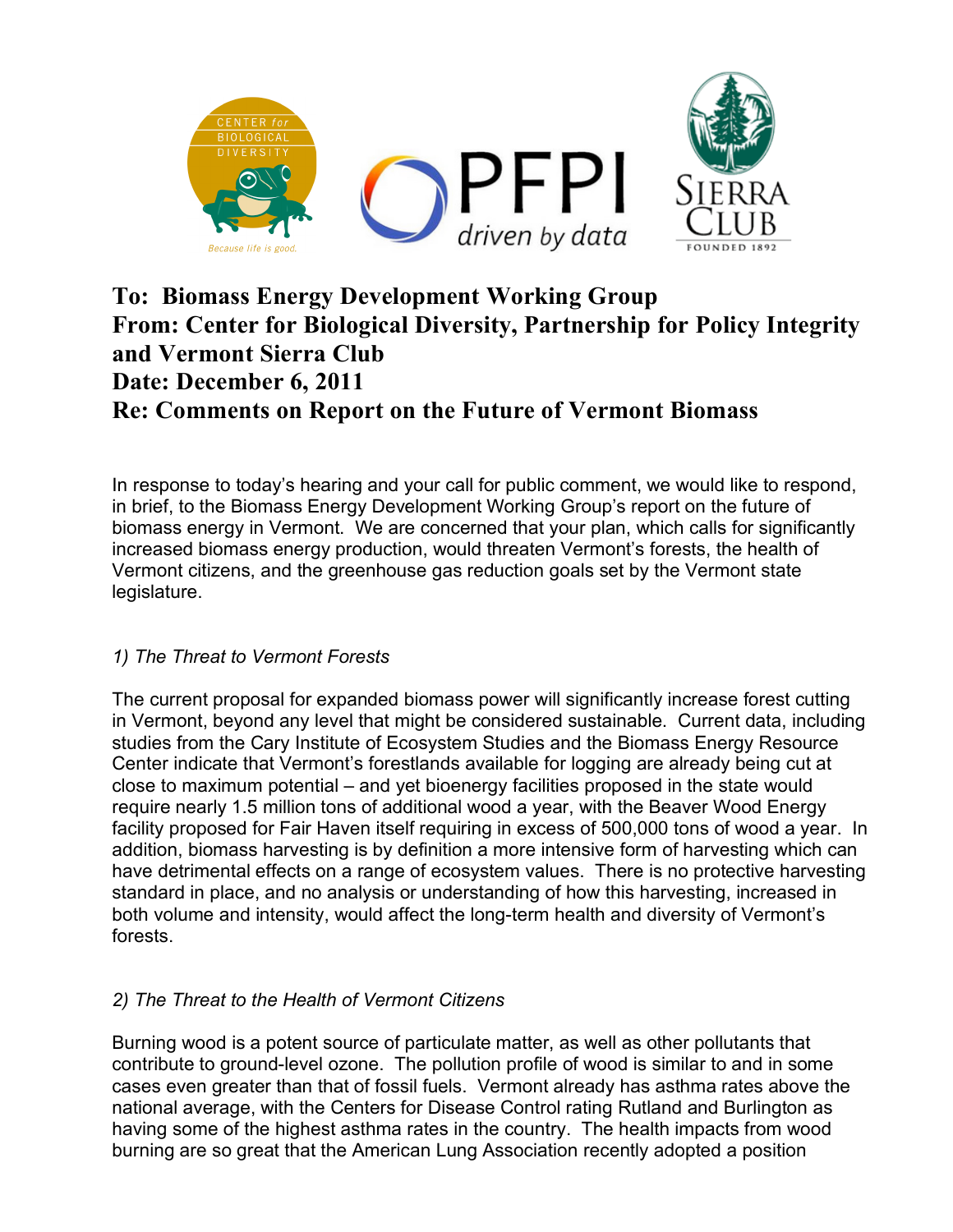opposing the use of biomass for energy. Increasing the number of biomass facilities in Vermont would negatively impact air quality and the health of state residents.

## *3) The Threat to Vermont's Greenhouse Gas Reduction Goals*

While the Biomass Energy Development Group report is equivocal on the issue of carbon emissions from biomass, and at one point implies that they are "carbon neutral," current understanding is that harvesting trees for energy emits more carbon than fossil fuels – even when wood is harvested at "sustainable" levels. The State of Massachusetts is putting in place regulations that will restrict biomass eligibility for renewable energy credits, having recognized that net emissions from biomass energy are excessive in light of near-term greenhouse gas reduction goals.

The Vermont legislature has adopted an initial goal of reducing greenhouse emissions by 25% below 1990 levels in 2012, with even larger cuts to follow. These goals will be fundamentally undermined by new biomass facilities that will actually increase carbon emissions.

# # #

In conclusion, we believe that rather than promoting the exploitation of forests for fuel, the State of Vermont needs to adopt the precautionary principle. Vermont's trees and forests are invaluable for sequestering carbon, preventing soil erosion, keeping our air and water clean, providing habitat for myriad animals and plants, and keeping the state beautiful which among other things protects our tourist economy. Our forests have far more value alive than cut down for dirty, low-efficiency fuel.

Until such time as there is a solid understanding of how much wood is realistically available without diminishing the long-term health and diversity of Vermont's forests, and scientific analysis of the impact of utility-scale biomass facilities on human health and on climate change is included in any energy plans, we must recommend a moratorium on any new biomass energy facilities.

Our organizations welcome the opportunity for further dialogue with the Working Group on this critical issue, and would be pleased to present you with the scientific analysis underlying our concerns and conclusions. We can be reached as follows:

Mollie Matteson, Conservation Advocate, Center for Biological Diversity (802) 318-1487; mmatteson@biologicaldiversity.org

Mary Booth, Director, Partnership for Policy Integrity - (917) 885-2573; mbooth.pfpi@gmail.com

David Ellenbogen, Chair, Vermont Sierra Club (802) 363-6868; pianomath@gmail.com

*The Center for Biological Diversity is a national, nonprofit conservation organization with more than 320,000 members and online activists dedicated to the protection of endangered species and wild places. The Center maintains its Northeast office in Richmond, Vermont.*